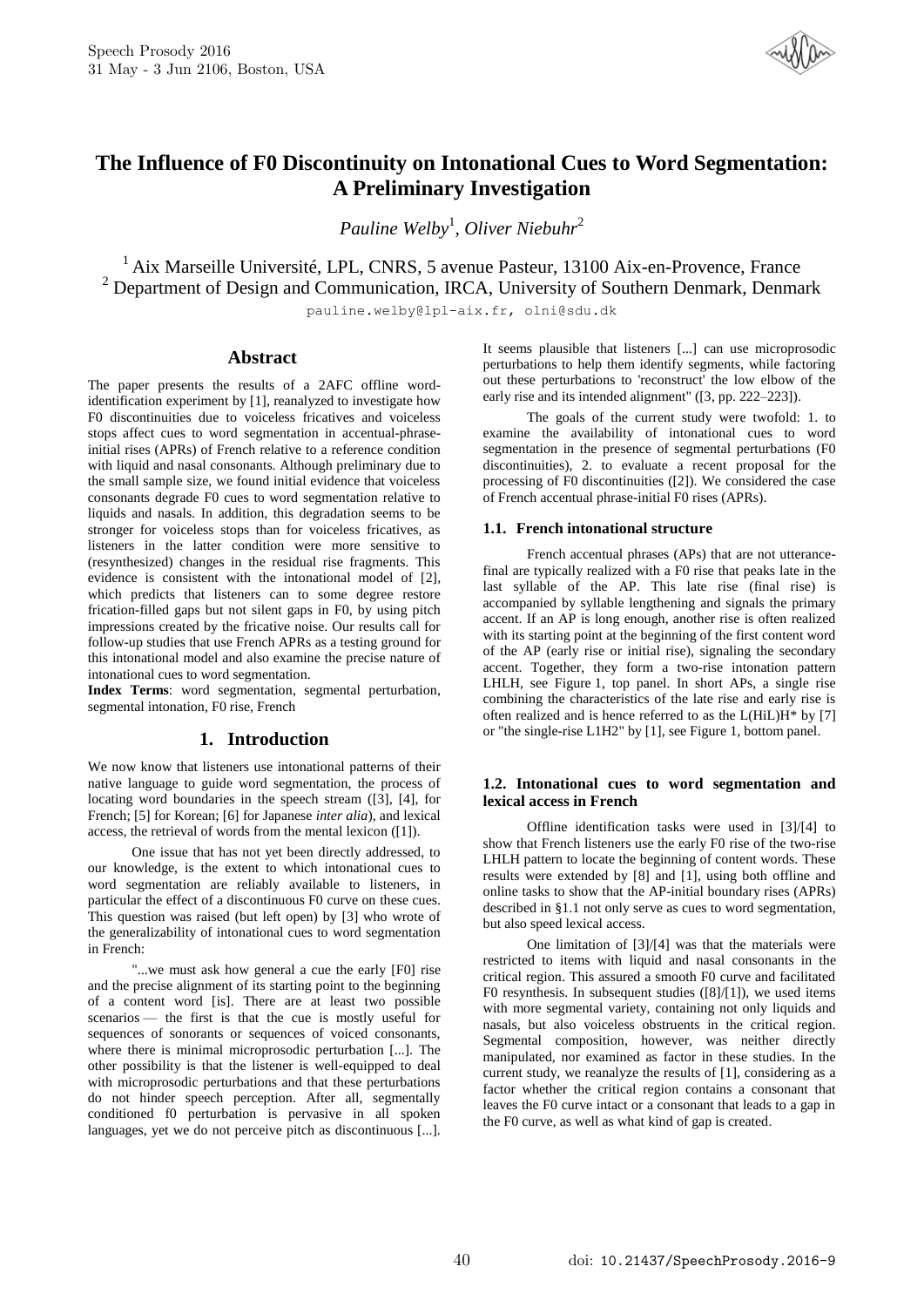

Figure 1: *Example pairs of phonemically identical pairs of items from [8]/[1]. Top:* l'allocution *'the speech' (left),*  la locution *'the expression' (right*)*. Bottom:* l'affiche *'the poster' (left),* la fiche *'the sheet (of paper)' (right).*

# **1.3. The processing of F0 discontinuity**

There is a small but growing body of research on how listeners process F0 discontinuity (e.g., [9], [10]), whether they "fill in" gaps, ignore them or process them in other ways. We examine the use of intonational cues to word segmentation in French with respect to the recent proposal of [2].

These authors provide evidence from the perception of German that listeners process gaps in the F0 curve differently depending on two factors: 1. what restoring the missing F0 values would require of the listener and 2. the nature of the gap in F0. If a gap interrupts a relatively straight stretch, restoring the missing F0 requires *interpolation* between points. If a gap occurs in a region where a F0 peak or low "elbow" (a "turning point") would otherwise be, restoring the missing F0 requires *extrapolation* or the projection of the existence of a point that is not physically present. That is, in the former case, listeners can simply "connect the dots"; in the latter, they also need to add back in a missing dot. In both cases, the gap in F0 may be (relatively) silent, as in a perturbation due to a voiceless stop, or it may be "filled" by the frication noise of a fricative. A schematic representation of these different kinds of gaps in given in Figure 2.

Unlike silent gaps, gaps filled by frication noise are basically able to create pitch impressions in listeners. For example, as [11, p. 157] states: "When you make a series of fricatives starting from a pharyngeal constriction and moving the constriction forward to the alveolar ridge, you may be able to hear a change in the 'pitch' of the fricative". Until recently, such aperiodic pitch impressions were only considered relevant in psychoacoustic contexts ("sibilant pitch", [12]) or in whispered speech ([13]). However, studies by [14], [15], [16] showed that speakers vary the spectral energy distributions of fricatives such that the pitch impressions they create in listeners reflect the adjacent F0 context. In addition, evidence from cross-splicing perception experiments suggest that listeners integrate the pitch impressions of fricative noises with the pitch contour based on F0 ([17], [18]). This relevance of fricative noises in the production and perception of pitch patterns in speech was termed "segmental intonation." Recent studies refined this notion of "segmental intonation" ([19]) and replicated it for other languages ([20][21]).



Figure 2: *Schematic representation of F0 contours with three types of critical consonants 1. a liquid/nasal (relatively smooth, uninterrupted F0 curve), 2. a voiceless stop (silent gap in the F0 curve), and 3. a voiceless fricative (filled gap in the F0 curve). The (a) examples involve interpolation or "connecting the dots"; the (b) examples involve extrapolation or adding back in a missing dot.*

In the model of [2], "segmental intonation" predicts that, in terms of listener judgments, conditions in which gaps are filled by voiceless frication will be more similar to sonorant-consonant (here liquid/nasal-consonant) than to voiceless-stop conditions. Additionally, the model predicts with reference to psychoacoustic evidence that listeners can interpolate but not extrapolate F0 discontinuities, regardless of what type of sound causes this discontinuity.

The results of [2] showed that "[l]isteners do not fill in all F0 gaps, but they seem to fill in some (non-silent) F0 gaps" (p. 234). A gap filled by fricative noise allowed listeners to interpolate missing F0 (across the straight stretch of a rise), but not to extrapolate the presence of a missing peak. In contrast, no evidence was found that listeners filled in silent gaps caused by voiceless stops. In [2], tonal scaling and prominence perception were used to test the model. It is, however, a general model of intonation. As [2] write: "treating unvoiced fricatives and plosives differently is not just important for modeling prominence but also for modeling intonation" (p. 234). The model therefore makes testable predictions about how different kinds of F0 discontinuities interfere with cues to word segmentation in French accentual phrases.

## **2. Method**

#### **2.1. Materials and Procedures**

The study in [8] used 30 phonemically identical sequences such as *l'affiche/la fiche* and *l'allocution/la locution*. The first member of each pair contains 1. the elided form of the definite article (*l'*) followed by a vowel-initial noun (*affiche*, *allocution*) (the *vowel-initial* segmentation condition), and the second contains 2. a full form of the definite article (*la*) followed by a consonant-initial noun (*fiche, locution*) (the *consonant-initial* segmentation condition). Since the early F0 rise starts at the beginning of a content word, it occurs earlier in *l'affiche* and *l'allocution* (at the first syllable ([la]) than in *la fiche* and *la locution* (at the second syllable ([fiʃ ], [lo])). This difference in tonal alignment is illustrated in Figure 1.

The [8] study used natural read speech stimuli and a variety of offline and online tasks to examine the influence of intonational cues to word segmentation and lexical access.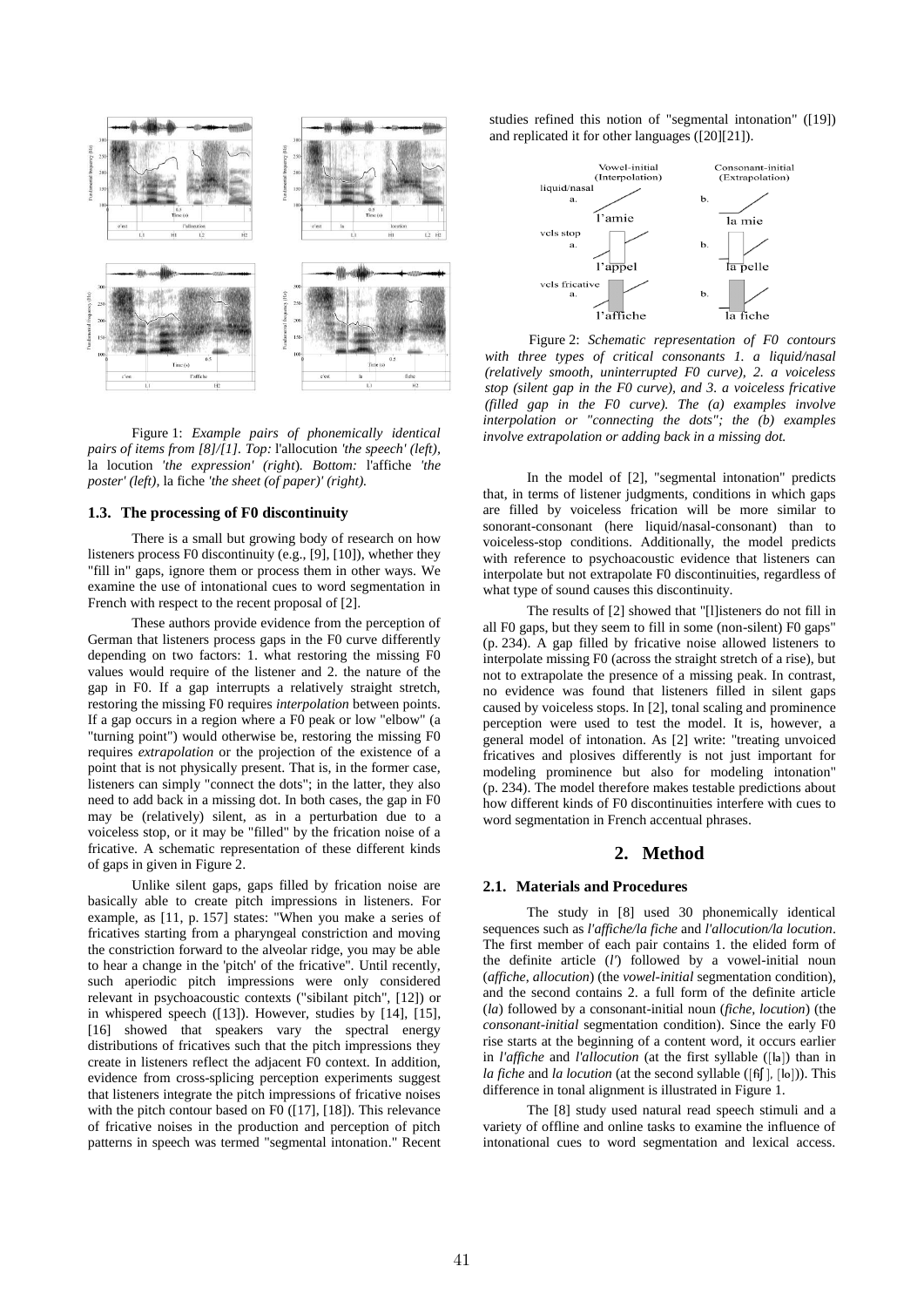Although the results supported the use of such cues, phonetic analyses showed differences not only in F0, but also in formant structure and duration between the vowel-initial (*l'affiche*) and consonant-initial (*la fiche*) items. For example, when the first syllable [la] was content-word initial (in the vowel-initial condition), this syllable was longer and the vowel  $([a])$  had a lower F2. To control for the influence of these confounding factors and to isolate that of F0, [1] resynthesized the F0 of the natural speech stimuli from [8].

For each experimental pair in [1], there were five versions, corresponding to five experimental conditions: "(1) natural-consonant (e.g., *la fiche*, consonant initial production, no resynthesis), (2) natural-vowel (e.g., *l'affiche*, vowel-initial production, no resynthesis), (3) resynth-consonant-equal (e.g., consonant-initial item *la fiche* with f0 of the first vowel /a/ resynthesized to equal that of the vowel-initial item *l'affiche*), (4) resynth-consonant-higher (e.g., consonant-initial item *la fiche* with the f0 of the first vowel /a/ resynthesized to be higher than that of the vowel-initial item *l'affiche*), and (5) resynth-consonant-lower (e.g., consonant-initial item *la fiche* with the F0 of the first vowel /a/ resynthesized to be lower than that of the consonant-initial item *la fiche*)" (p. 778). As expected, [1] found that increasing the F0 in the /a/ of the consonant-initial production (*la fiche*) gave rise to more vowel-initial segmentation (*l'affiche*), in the resynthconsonant-equal condition and even more in the resynthconsonant-higher condition. (However, decreasing the F0 value in the /a/ of the consonant-initial production (*la fiche*) did not give rise to more consonant-initial segmentations.)

In the current study, we assigned each pair of items from the materials of [1] to one of three conditions, based on the onset of the second syllable and whether this critical consonant (or consonant cluster) led to a discontinuity in the F0 curve in the critical region: 1. *Liquids/nasals* with continuous F0: lateral liquids (e.g., *l'allocution/la locution*) and nasals (e.g., *l'amie/la mie*), 2. *Voiceless fricatives* with a gap in the F0 curve "filled" by frication noise (e.g., *l'affiche/la fiche*). 3. *Voiceless stops* with a silent gap in F0 curve, including simple stops (e.g., *l'appel/la pelle*) and stop-liquid clusters (e.g., *l'attraction/la traction*). Note that our criterion was phonetic rather than phonological. For example, in French, the rhotic liquid patterns phonologically with the lateral liquid as a sonorant, but in the materials was always produced as a fricative (/ʁ/, e.g. in *l'arêne/la reine*) in the critical region. We excluded from the analysis one pair (*l'annotation/la notation*) for which the vowel-initial segmentation item was produced with an unexpected F0 pattern. We also excluded the five pairs of items with phonologically voiced fricatives in the critical region (e.g., *l'avenue/la venue*). The processing of voiced fricatives is an interesting question, but in these materials, one or both members of pairs with phonologically voiced critical consonants were produced with partial or full devoicing. These items therefore did not form a phonetically homogenous category. There were no voiced stops in the materials. In total, 22 pairs remained for the analyses, unevenly distributed across conditions: six pairs of liquids/nasals, four pairs of voiceless fricatives, and 12 pairs of voiceless stops.

We reanalyzed the results of [1] with respect to the two segmentation (consonant-initial, vowel-initial) and the three consonant (liquids/nasals, voiceless fricatives, voiceless stops) conditions to see whether the overall pattern of results held across conditions or differed in the directions predicted by [2].

Experiment 1 of [1] was an offline forced choice identification task (a replication Experiment 2 of [8]). Participants heard one member of a pair embedded in a neutral carrier and identified the noun by making a forced choice between two possibilities (e.g., *affiche* vs. *fiche*).

# **2.2. Predictions**

For the [1] materials, the model proposed in [2] makes a number of testable predictions:

**Prediction 1.** Liquid/nasal critical consonants (*l'amie/la mie*) support the intonational cue to a content word beginning in both the vowel-initial (interpolation) and the consonant-initial (extrapolation) segmentation conditions. The liquid/nasal consonant items have an intact F0 curve with no gap in the critical region. (This and the following descriptions are schematized in Figure 2.) The entire intonational cue to word segmentation (including both the beginning and the end of the F0 rise) is thus preserved and is available to help listeners identify the intended segmentation.

**Prediction 2. a.** Fricative critical consonants will support this intonational cue to segmentation, but only in the vowel-initial (interpolation) segmentation condition (*l'affiche*), where the fricative noise of the critical consonants allows the listener to bridge the gap and "fill in" the missing F0 values. **b.** In the consonant-initial (extrapolation) segmentation condition, however, voiceless fricative critical consonants (*la fiche*) will not support the intonational cue. Voiceless fricatives create a gap (albeit a "filled" gap) and crucially a missing turning point that the listener cannot restore. This will degrade the quality of the intonational cue: the beginning of the rise is missing, although the end (the peak) is preserved.

**Prediction 3. a.** In the vowel-initial (interpolation) segmentation condition (*l'appel*), the presence of a voiceless stop critical consonants will also degrade the intonational cue, but for a different reason. In [2] clearer prominence differences were observed when more of the  $F<sub>0</sub>$  peak was present. We expect a similar difference here. In this condition, while both the beginning (elbow) and the end (peak) of the rise are preserved, the voiceless stop creates a silent gap in the middle of the F0 rise and therefore less of the F0 rise is physically present. **b.** In the consonant-initial (extrapolation) segmentation condition, voiceless stop critical consonants (*la pelle*) will not support the intonational cue. The quality of the intonational cue will be degraded for the same reasons as for voiceless fricatives in condition 2b.

Support for the intonational cue to word segmentation should be reflected in good identification performance.

# **3. Results**

Given the uneven distribution of critical consonant types in the [1] items, we give a description of the observed patterns, rather than attempting a statistical analysis with little power. With very few pairs in the liquid/nasal (six) and fricative (four) conditions (vs. 16 in the stop condition), the patterns may reflect inter-subject variability rather than a true difference.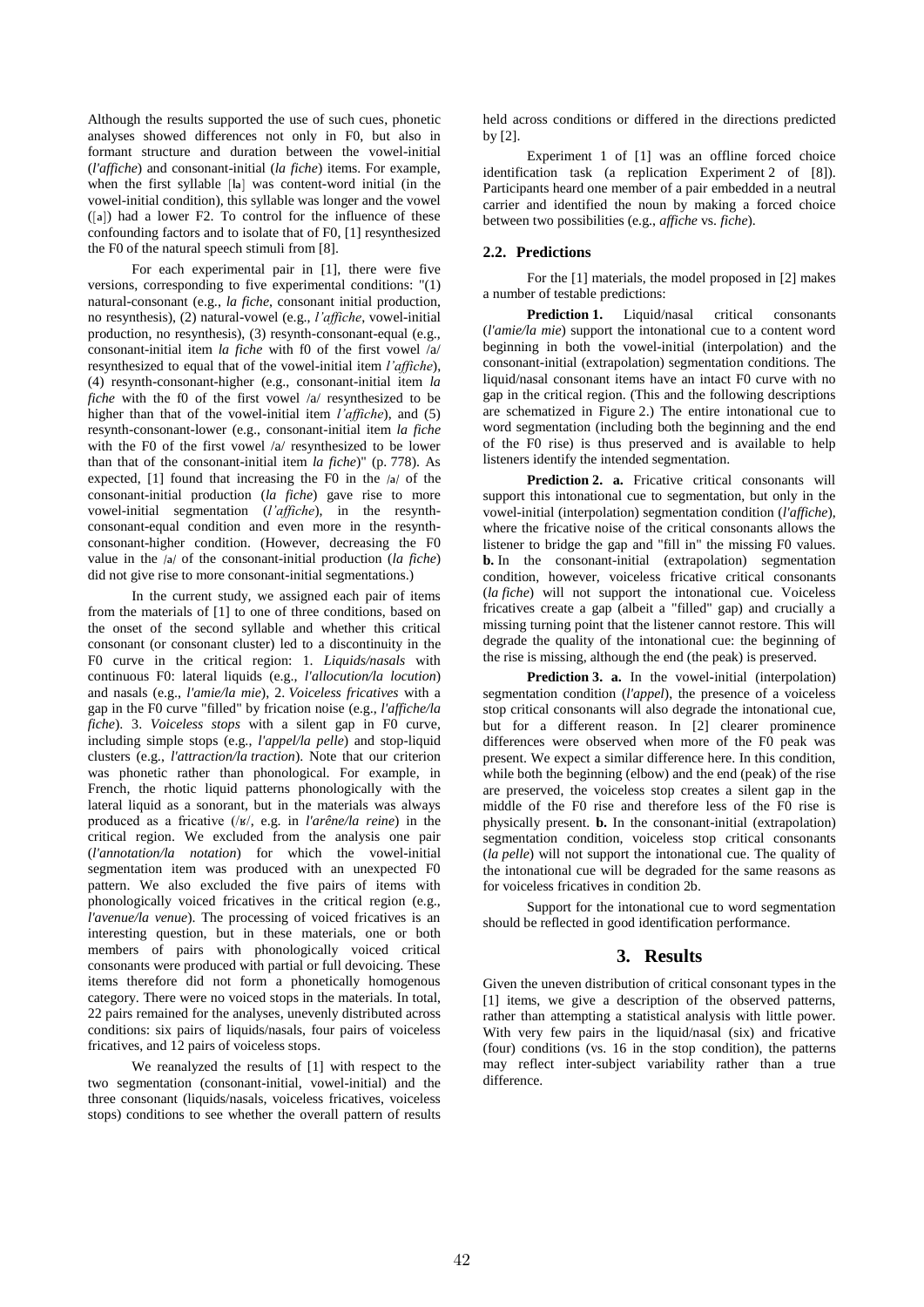

Figure 3: *Spinelli et al. (2010) Segmentation task: Vowel-initial responses by segmentation and critical consonant type*

The results of the offline identification task in [1] (Expt. 1) are given in Figure 3. The dependent variable is percentage of vowel-initial responses (e.g., *affiche*).

Considering first the two natural productions (naturalconsonant-initial and natural-vowel-initial), for each of the three consonant conditions (liquid/nasal, fricative, stop), the natural-vowel-initial (interpolation) stimuli received a comparable high percentage of vowel-initial responses (85– 89%). This was expected for the liquid/nasal and fricative critical consonants (Predictions 1 and 2a). According to Prediction 3, in the stop critical consonant condition, the silent gap should degrade the effectiveness of the cue of the early rise. As expected, the natural-consonant-initial (extrapolation) stimuli received a much lower percentage of vowel-initial responses, but the percentage varied according to consonant condition, from 10.4% for liquid/nasal critical consonants to 44.8% for stops and 38.6% for fricatives. Cues to word segmentation are strong for items with liquid/nasal critical consonants, in line with Prediction 1. The poorer performance for fricative and stop critical consonants (for stops, close to chance) is in line with Predictions 2b and 3b. It is, however, surprising since in the natural speech stimuli, all cues are present (formant structure, duration, F0, etc.). The poor performance despite this may be due to a greater weighting for F0 cues that for other cues. A re-analysis by consonant type of the identical offline identification task for the same experimental pairs but different listeners in [8] (Experiment 2) showed similar patterns, in particular for the consonant-initial condition, for which liquids/nasals give better cues. Note that the study in [8] used only natural speech stimuli.

To isolate the influence of intonational cues, we first compared the natural-consonant-initial condition and the resynth-consonant-equal condition. Crucially, there were more vowel-initial choices in the resynth-consonant-equal condition (as in [1] for all experimental items). Raising the F0 of the /a/ in natural consonant-initial productions to a value compatible with that of a vowel-initial segmentation led to more vowelinitial responses. This difference is more marked for items with liquid/nasal critical consonants (10.4% to 37.8%) than for those with stop critical consonants (44.8% to 57.9%), in line with Predications 1 and 3. There was a further gain when the F0 of the /a/ was raised even higher (resynth-consonanthigher), a difference again more marked for items with liquid/nasal and fricative critical consonants (10.4% to 51.1% and 38.6% to 70.6%, respectively) than for those with stop critical consonants (44.8% to 66.8%), in line with Predictions 1 and 3a. The great increase in vowel-initial responses for fricative critical consonants is also in line with Prediction 2a, although given the very small number of fricative pairs, we much interpret this result with caution.

# **4. Discussion and Conclusions**

Results of this exploratory analysis provide some evidence that segmental perturbations degrade intonational cues to content word beginnings in French. In an identification task using resynthesized stimuli, an F0 rise early in the AP cued content word beginnings for items with all three types of critical consonants (liquids/nasals, fricatives, and stops). Liquids/nasals, however, for which the F0 curve is smooth and uninterrupted, seem to provide stronger cues that fricatives and stops. But even for stops, part of the cue is preserved (the peak and a portion of the rise), even though the F0 turning point corresponding to the beginning of the rise is not present.

The imbalance in the numbers of items in the three critical consonant conditions, with many fewer items for liquids/nasals and fricatives than for stops, prevents us from making firm conclusions. We have, however, found empirical evidence in this preliminary investigation that it is worth taking a closer and more systematic look at the questions raised. In a new study, we will explicitly manipulate critical consonant as a factor. This will also allow us to further substantiate Niebuhr's notion of "segmental intonation" ([14], [16]), according to which spectral differences in the realization of a fricative help listeners to bridge the gap and "continue" the intonation pattern, even in the absence of F0.

The precise nature of the intonational cues to word segmentation in French remains an open question. One possibility is that "the early rise is a two-part cue to a content word beginning: a L tone followed by a H tone, a treatment in line with an AM [autosegmental-metrical] model. The cue is most effective when both parts are present (i.e., when there is not only a L1, but also a following H1), but listeners can make use of the cue even when only one is present…" ([4, p. 45]). Another possibility is that the cue is stronger when more F0 is physically present ([2]). A third possibility is that the observed differences can be accounted for something like the Tonal Center of Gravity (TCoG) "a *gestalt* or global measure of F0 event localization" that "focus[es] not on the onsets and offsets of pitch movements but rather on the overall distribution of the 'mass' or bulk of raised F0 in both time and frequency space" and explicitly seeks to characterize intonation patterns where turning points are missing due to segmental perturbation and other factors ([22][10]). However, in an examination of the [8]/[1] materials with respect to the TCoG, [23] were unable to distinguish vowel-initial and consonant-initial members of the experimental pairs using this measure. Our more recent attempts varying the TCoG region of interest have also been unsuccessful in the distinguishing the members of the pairs.

## **5. Acknowledgments**

We thank Elsa Spinelli for her assistance. This research is funded by a French National Research Agency award to Corine Astésano (ANR-12-BSH2-0001-01, "PhonIACog", 01/01/13–12/31/16).